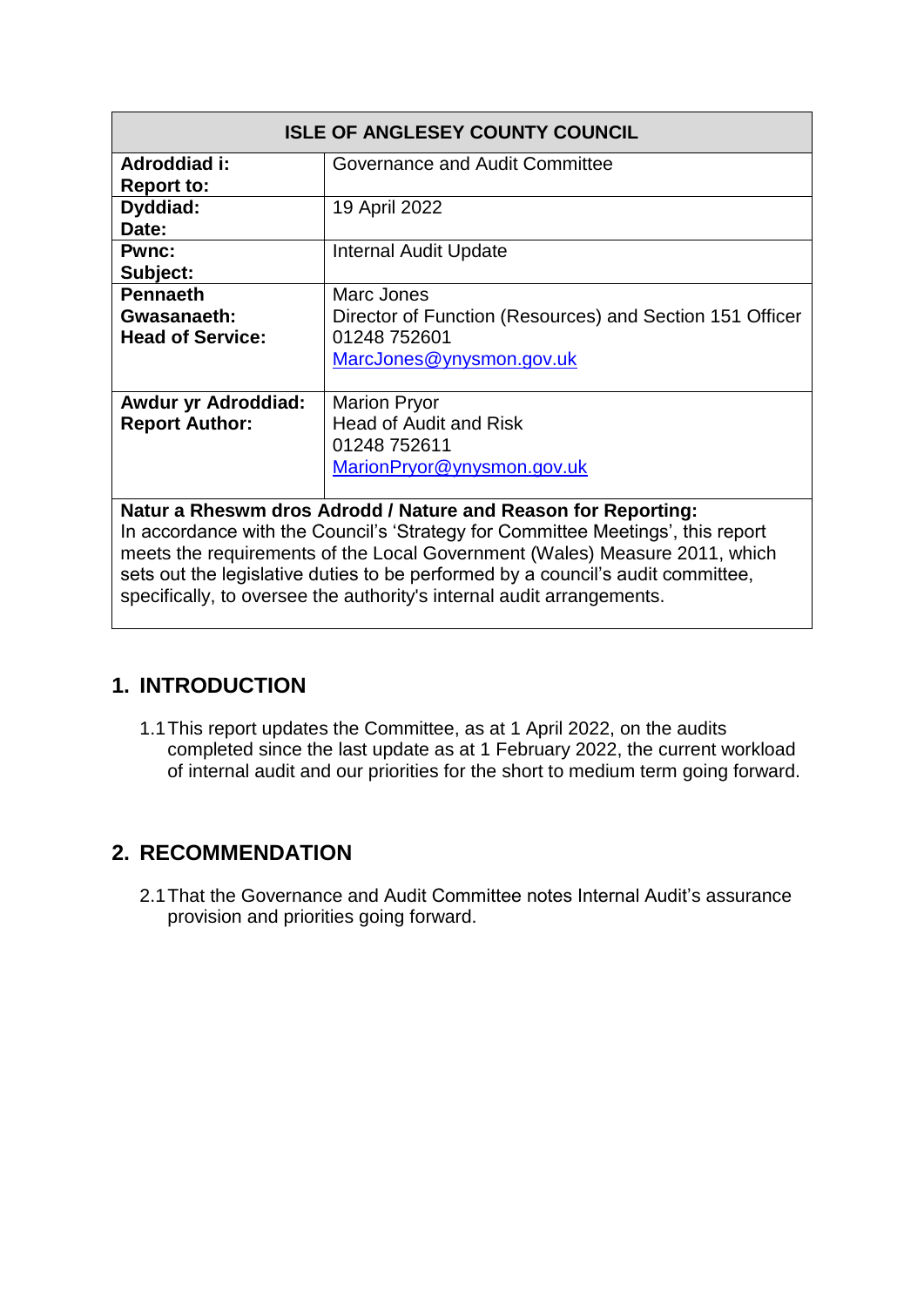

# **INTERNAL AUDIT UPDATE APRIL 2022**

### **Marion Pryor BA MA CMIIA CPFA, Head of Audit & Risk**

**, Head of Audit & Risk** [MarionPryor@YnysMon.gov.uk](mailto:MarionPryor@YnysMon.gov.uk)

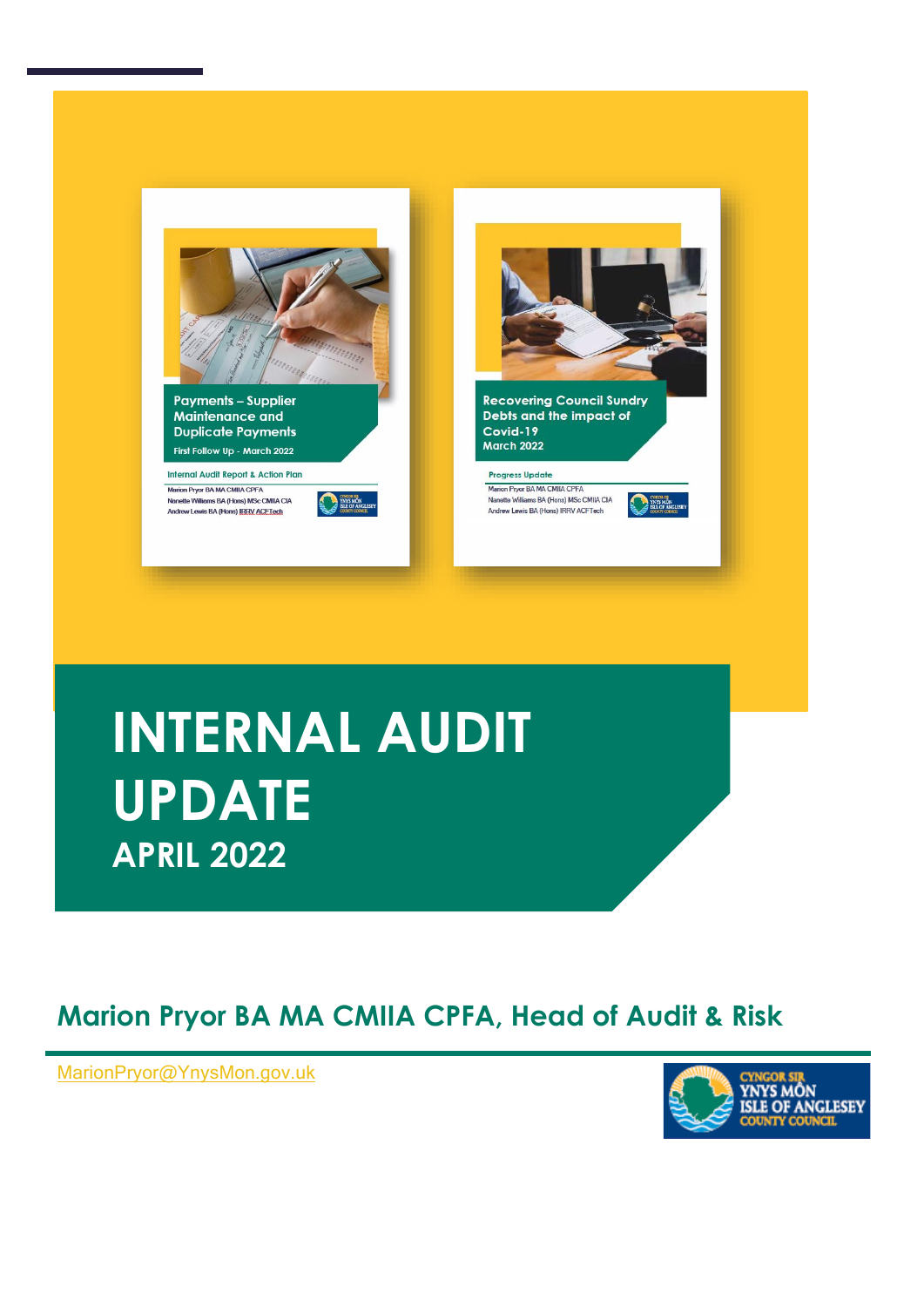### **TABLE OF CONTENTS**

| ASSURANCE WORK COMPLETED SINCE THE LAST UPDATE                                                                                                                                                                                     | 3                          |
|------------------------------------------------------------------------------------------------------------------------------------------------------------------------------------------------------------------------------------|----------------------------|
| First follow up of 'Payments - Supplier Maintenance' and 'Identification of duplicate                                                                                                                                              |                            |
|                                                                                                                                                                                                                                    | $\overline{\phantom{a}}$ 3 |
| Recovering Council Sundry Debts and the impact of Covid-19 - Progress Update 4                                                                                                                                                     |                            |
| WORK IN PROGRESS <b>And the Contract of the Contract of the Contract of Texas and Texas and Texas and Texas and Texas</b>                                                                                                          | - 6                        |
| $\sim$ 7<br>OUTSTANDING ACTIONS NAMES AND RESERVE TO A RESERVE THE RESERVE TO A REPORT OF THE RESERVE TO A REPORT OF THE R                                                                                                         |                            |
| PRIORITIES FOR 2022-23 AND BEYOND NATIONAL RESEARCH AND RESEARCH THE RESEARCH OF THE RESEARCH OF THE RESEARCH                                                                                                                      | - 8                        |
| Current Capacity <b>Current Capacity</b>                                                                                                                                                                                           | 8                          |
| <b>Short/Medium Term Priorities Analysis and Contract Contract of Contract Contract Contract Contract Contract Contract Contract Contract Contract Contract Contract Contract Contract Contract Contract Contract Contract Con</b> | -8                         |
| Longer Term Priorities <b>Example 2018 Contract Contract Contract Contract Contract Contract Contract Contract Contract Contract Contract Contract Contract Contract Contract Contract Contract Contract Contract Contract Con</b> | - 8                        |
| APPENDIX 1 - OUTSTANDING ACTIONS (4ACTION DASHBOARD) AS AT 1                                                                                                                                                                       |                            |
| <b>APRIL 2022</b>                                                                                                                                                                                                                  | 9                          |
|                                                                                                                                                                                                                                    |                            |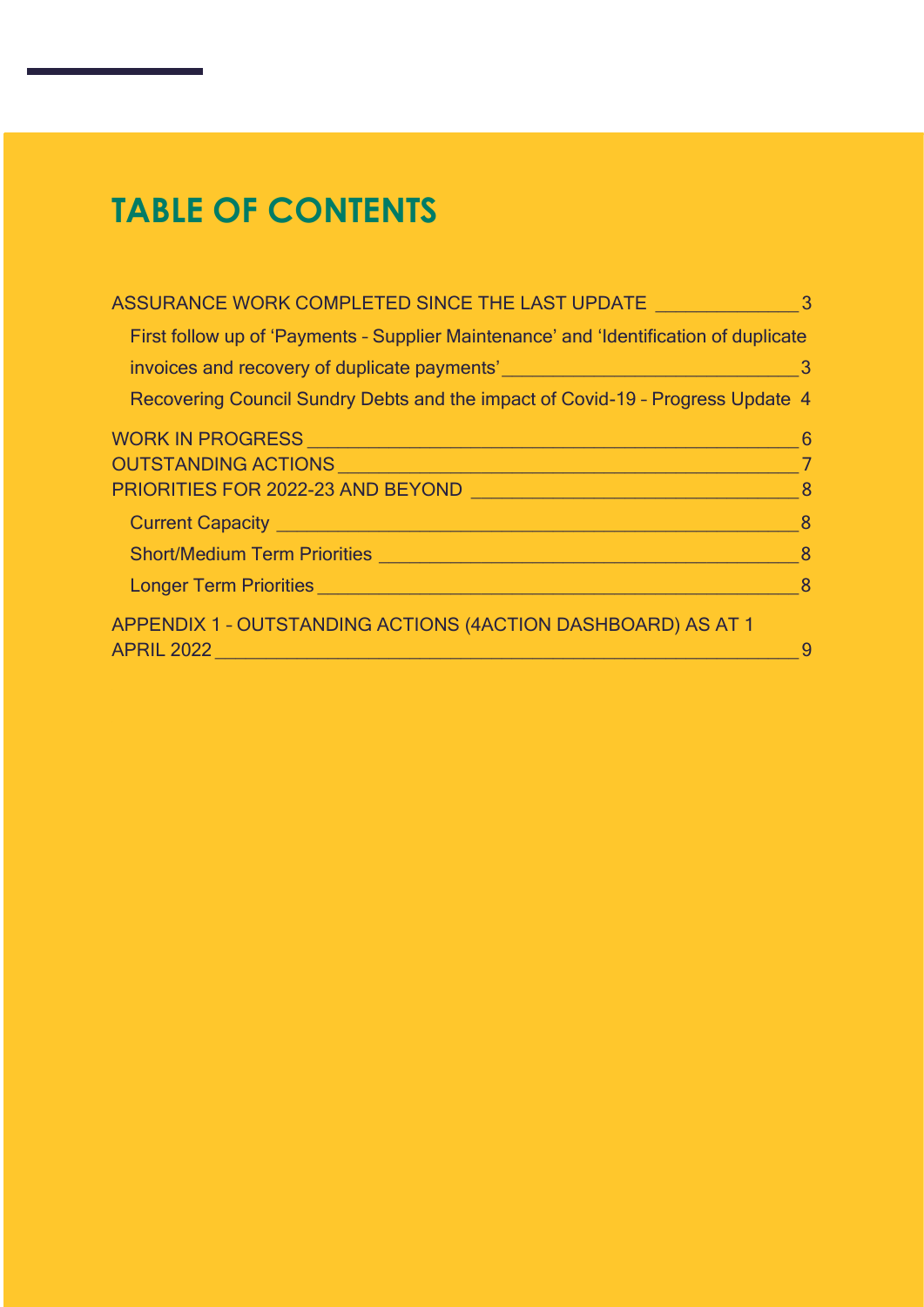## <span id="page-3-0"></span>**ASSURANCE WORK COMPLETED SINCE THE LAST UPDATE**

- 1. This section provides an overview of internal audit reports finalised since the last meeting, including the overall assurance rating and the number of issues/risks raised.
- 2. We have finalised three pieces of work, and issued one report in the period, summarised below:

| <b>Title</b>                                                                                                                                      | <b>Strategic</b><br><b>Risk</b><br>Register<br>Ref. | <b>Date</b><br><b>Final</b><br>Report | <b>Assurance</b><br><b>Level</b>   | <b>Critical</b> | <b>Major</b>  | <b>Moderate</b> | <b>Total</b> |
|---------------------------------------------------------------------------------------------------------------------------------------------------|-----------------------------------------------------|---------------------------------------|------------------------------------|-----------------|---------------|-----------------|--------------|
| First follow up of<br>'Payments - Supplier<br>Maintenance' and<br>'Identification of duplicate<br>invoices and recovery of<br>duplicate payments' | n/a                                                 | <b>March</b><br>2022                  | <b>Limited</b><br><b>Assurance</b> | 0               | $\mathcal{P}$ | 8               | 10           |

### <span id="page-3-1"></span>**First follow up of 'Payments – Supplier Maintenance' and 'Identification of duplicate invoices and recovery of duplicate payments'**

|                  | <b>Issues/Risks</b> |                 |  |
|------------------|---------------------|-----------------|--|
| <b>Limited</b>   |                     | <b>Critical</b> |  |
| <b>Assurance</b> |                     | <b>Major</b>    |  |
|                  |                     | <b>Moderate</b> |  |

- 3. In accordance with our protocol, we have separately issued members of the Committee and the Portfolio Holder for Finance with a copy of the full report and action plan.
- 4. We undertook two reviews during 2020/21, which focussed on the Council's processes for paying invoices.
- 5. The first review, of 'Payments Supplier Maintenance and Payments' in January 2021 led us to undertake further work in this area and we issued a report on 'Duplicate Invoices and Recovery of Duplicate Payments' in May 2021.
- 6. Both reports resulted in Limited Assurance ratings, with separate action plans agreed to address the risks identified. As several of the risks and subsequent agreed actions are linked, we undertook a combined follow up review between January and March 2022.
- 7. Our follow-up review concludes that while the Finance and Payments teams have carried out some work to address the risks raised during our original audits, the majority of agreed actions remain outstanding. We acknowledge the teams' clear desire to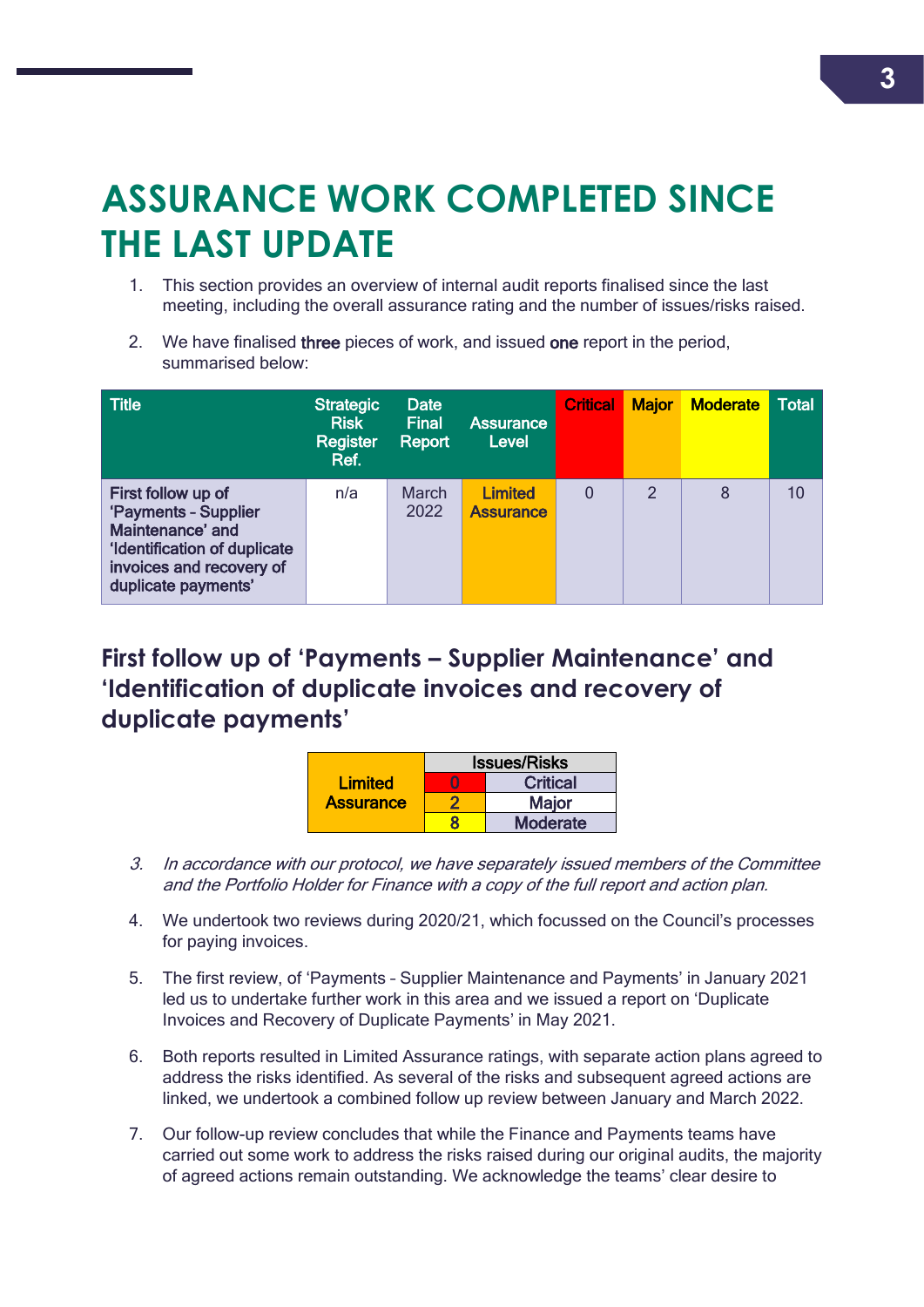make improvements; however, on-going staffing and recruitment issues within the Payments team, as well as extra work created by Services failing to follow correct purchasing processes, is impairing its ability to address all the risks identified.

- 8. Of the 13 issues/risks identified during our two original audits, the service has addressed three, leaving 10 outstanding. Due to recent revisions of the strategic risk management matrix, we have adjusted the ratings of the issue/risks to reflect the current strategic risk appetite. In addition, where the action to date has reduced the likelihood of the risk materialising, we have reflected this in the risk rating. However, due to the number of issues/risks remaining and the lack of progress in key areas, we are unable to increase our assurance rating from Limited at this time.
- 9. We will therefore conduct a further follow up review in November 2022, to determine whether work has progressed to address the remaining risks, and improvements to the payments process are embedded across the Council.

#### <span id="page-4-0"></span>**Recovering Council Sundry Debts and the impact of Covid-19 – Progress Update**

- 10. We submitted a report on a review of the above to the 9 December 2021 meeting of the Governance and Audit Committee. We issued a 'Limited Assurance' rating, with eight risks identified and a number of actions agreed to address them. The Committee requested Internal Audit bring an update on the progress of addressing the risks to its meeting on 19 April 2022.
- 11. In response to the original report, the Director of Function (Resources) / Section 151 Officer commissioned consultancy firm, CIWB, to work with the service to address the Issues/Risks raised.
- 12. As part of the progress update, we met with the Revenues and Benefits Service Manager and reviewed key documents relating to the consultancy project. The main points to note on current progress are as follows:
	- The Director of Function (Resources) / Section 151 Officer and the Revenues and Benefits Service Manager have agreed that CIWB will approach the project incrementally, with the preferred method for delivering efficiency improvements based on developing existing systems and processes, rather than wholescale changes to current processes.
	- The Revenues and Benefits Service Manager has provided CIWB with a task list, which defines those activities that are in most urgent need of review, namely:
		- o improving school income reconciliations, and
		- o improving the efficiency of Leisure Centre / Môn Active income reconciliations and processes.
	- Although not yet scheduled, the Project Delivery Plan recognises further tasks concerning car parking income and documenting revised sundry debtor processes / procedure notes.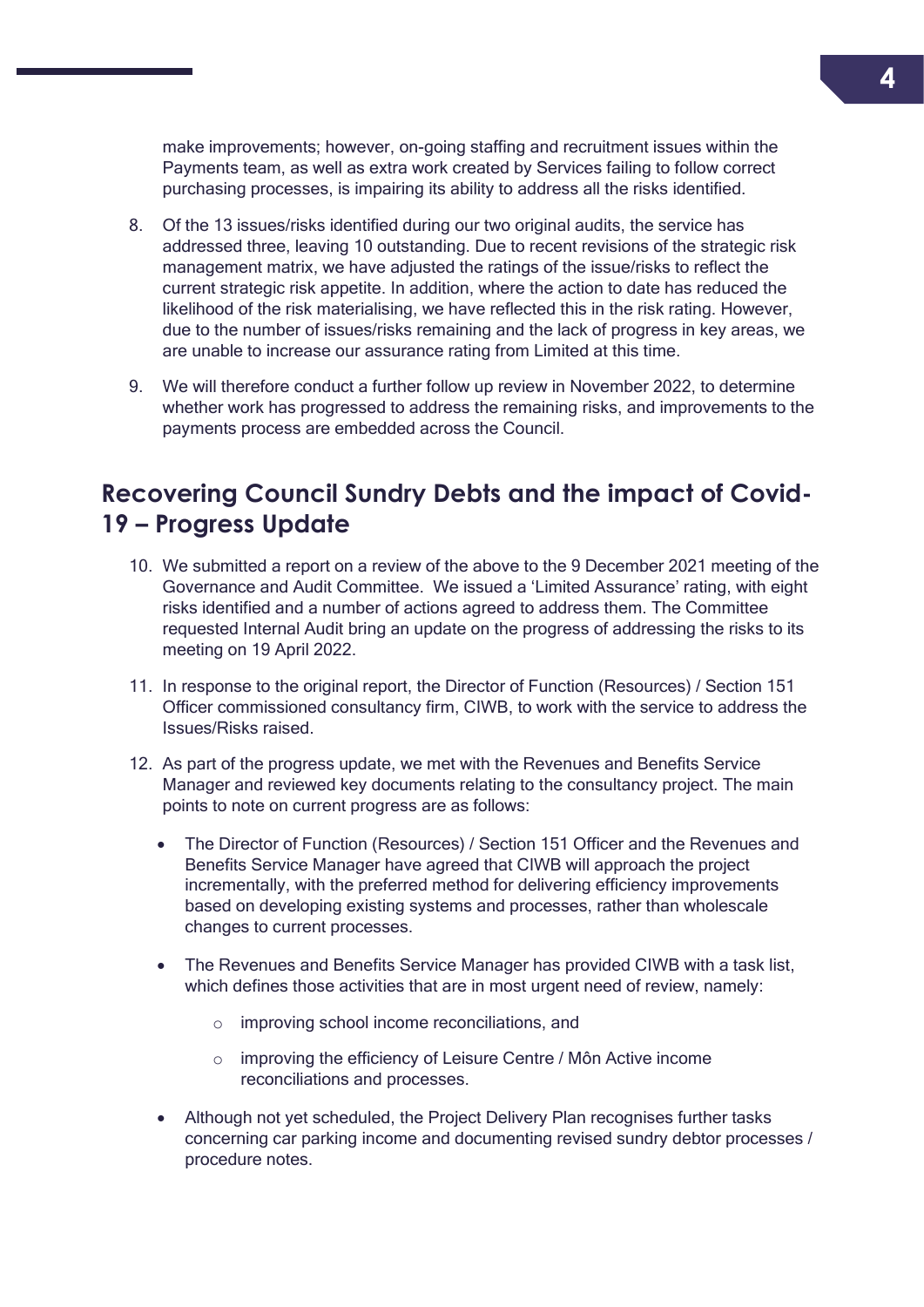- 13. The project tasks primarily concern improving the income reconciliation process, which is key to ensuring greater integrity and improved accuracy of the debtors system. This will lead to the suspension of fewer accounts and greater focus on pursuing debts.
- 14. In addition, the Director of Function (Resources) / Section 151 Officer confirms that the Service will shortly be recruiting a Business Manager. This role will provide additional resource to support and facilitate performance improvement across the entire Resources Service, including the Income section.
- 15. Further, the appointment of a Recovery Manager as part of the planned restructure within the Revenues and Benefits section should alleviate some of the workload pressures and improve efficiency within the Income Team.
- 16. These appointments along with the outcome of the consultancy project should help to address the issues/risks identified during our initial review. As a result, we are assured that the Council will be in a stronger position to maximise debt recovery whilst continuing to treat people and businesses fairly.
- 17. While allowing time for the team to embed the improved processes, our formal followup testing, in October 2022, will determine whether the Council has fully mitigated all the Issues/Risks raised.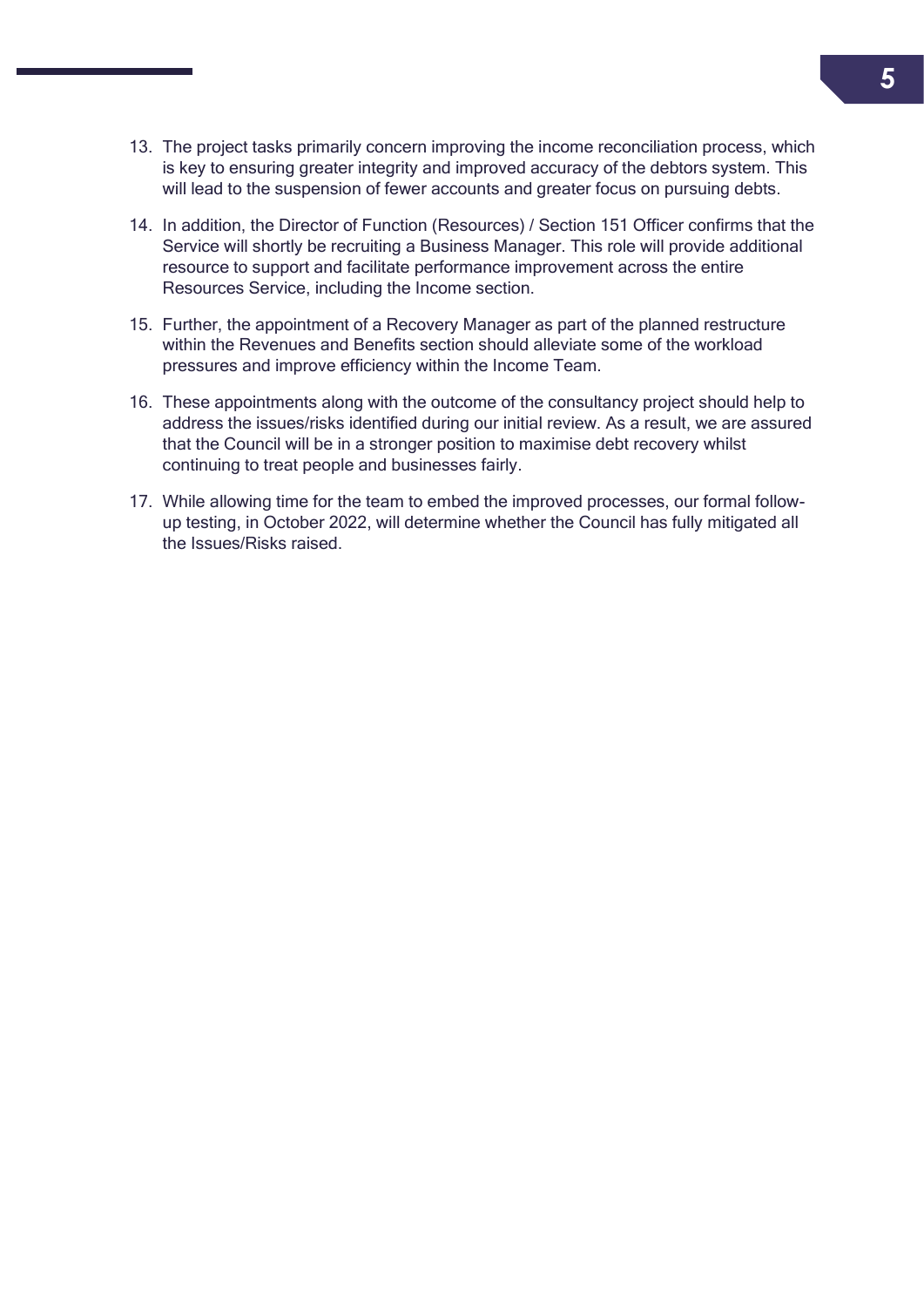### <span id="page-6-0"></span>**WORK IN PROGRESS**

18. The following audits are currently in progress:

| <b>Audit Area</b>                                                                      | <b>Strategic</b><br><b>Risk</b><br><b>Register</b><br><b>Ref</b> | Service                            | <b>Reason for Audit</b>                                                                                                                      | <b>Stage</b>                                                                       |
|----------------------------------------------------------------------------------------|------------------------------------------------------------------|------------------------------------|----------------------------------------------------------------------------------------------------------------------------------------------|------------------------------------------------------------------------------------|
| <b>Teachers' Pensions -</b><br>Part I                                                  | n/a                                                              | <b>Resources</b>                   | <b>Director of Function</b><br>(Resources) / Section<br>151 Officer request                                                                  | <b>Fieldwork</b>                                                                   |
| Managing the risk of<br>fraud and corruption<br>in procurement                         | <b>YM461</b>                                                     | <b>Resources</b>                   | <b>Corporate Risk</b><br>Register, Counter<br>Fraud, bribery and<br><b>Corruption Strategy</b><br>2021-24 and raised<br>during investigation | Fieldwork<br>(postponed<br>while<br>undertaking<br>Teachers'<br>Pensions<br>audit) |
| <b>Recruitment and</b><br><b>Retention</b>                                             | <b>YM2</b>                                                       | Corporate                          | <b>Strategic Risk Register</b>                                                                                                               | <b>Fieldwork</b>                                                                   |
| <b>Climate Change and</b><br><b>Sustainability</b>                                     | <b>YM13</b>                                                      | Corporate                          | <b>Strategic Risk Register</b>                                                                                                               | <b>Fieldwork</b>                                                                   |
| <b>The Council's</b><br>arrangements for the<br>provision of suitable<br>local housing | YM9                                                              | Housing<br><b>Services</b>         | <b>Strategic Risk Register</b>                                                                                                               | Fieldwork                                                                          |
| <b>Vulnerability and</b><br><b>Patch Management</b><br>(IT Audit)                      | YM4                                                              | Corporate<br><b>Transformation</b> | <b>Strategic Risk Register</b>                                                                                                               | Fieldwork                                                                          |
| <b>First Follow Up of ICT</b><br><b>Service Continuity</b><br>(Phishing)               | YM4                                                              | Corporate<br><b>Transformation</b> | <b>Strategic Risk Register</b><br>/ First Follow Up                                                                                          | <b>Fieldwork</b>                                                                   |

 $\overline{a}$ 

**<sup>6</sup>**

<sup>1</sup> Former corporate risk register reference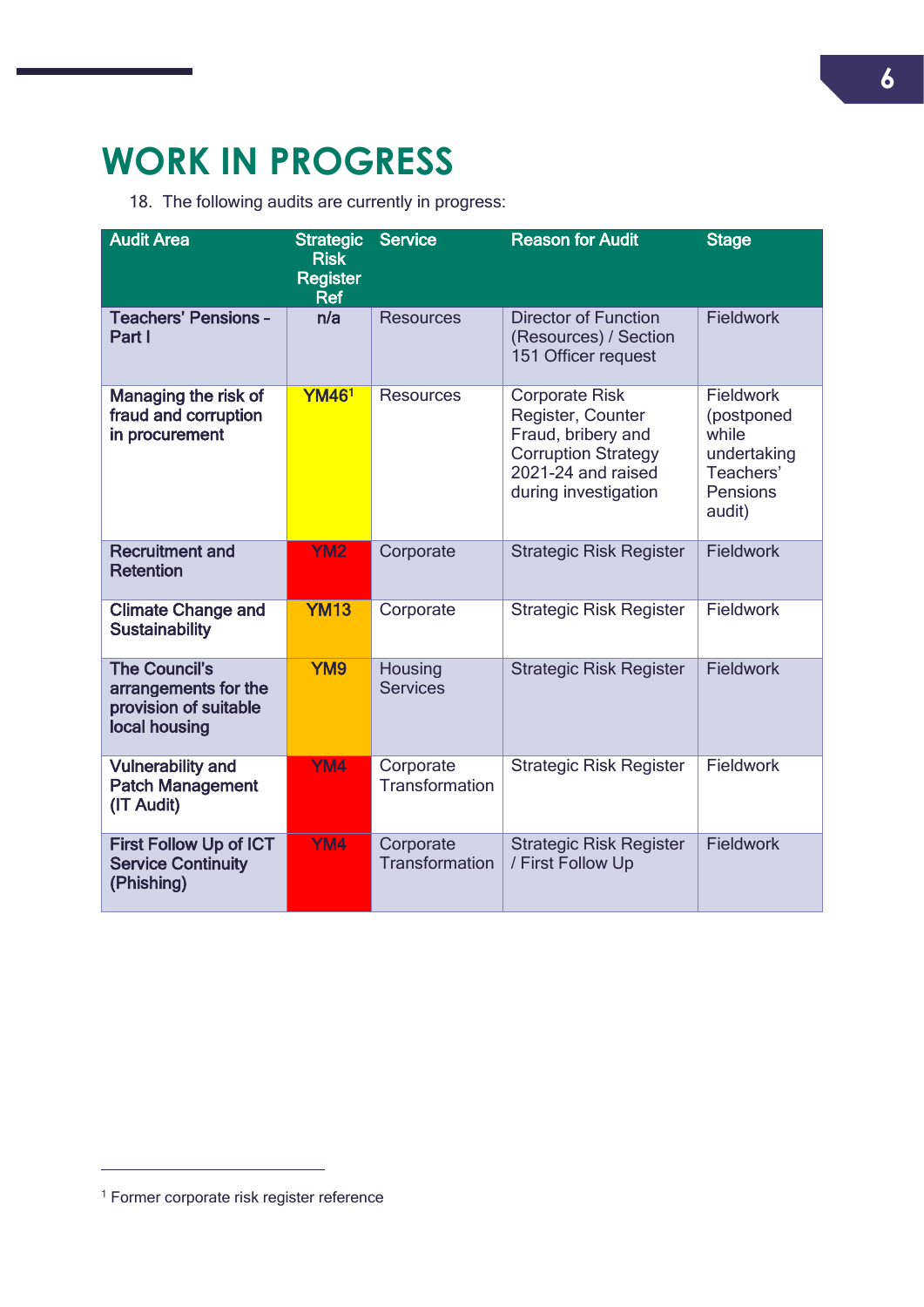### <span id="page-7-0"></span>**OUTSTANDING ACTIONS**

- 19. Work is progressing to support services with implementing all outstanding actions. The 4action dashboard at **[Appendix 1](#page-9-0)** provides an overview of the status of actions as at 1 April 2022.
- 20. There are currently three overdue actions (0 Major; 3 Moderate), which all fall within the Resources service. They are related to 'Issues/Risks' raised in one audit:
	- **Leavers' Process**
- 21. We are working with the service to provide support with implementing the actions.
- 22. A more detailed report on all outstanding actions is also submitted to this meeting.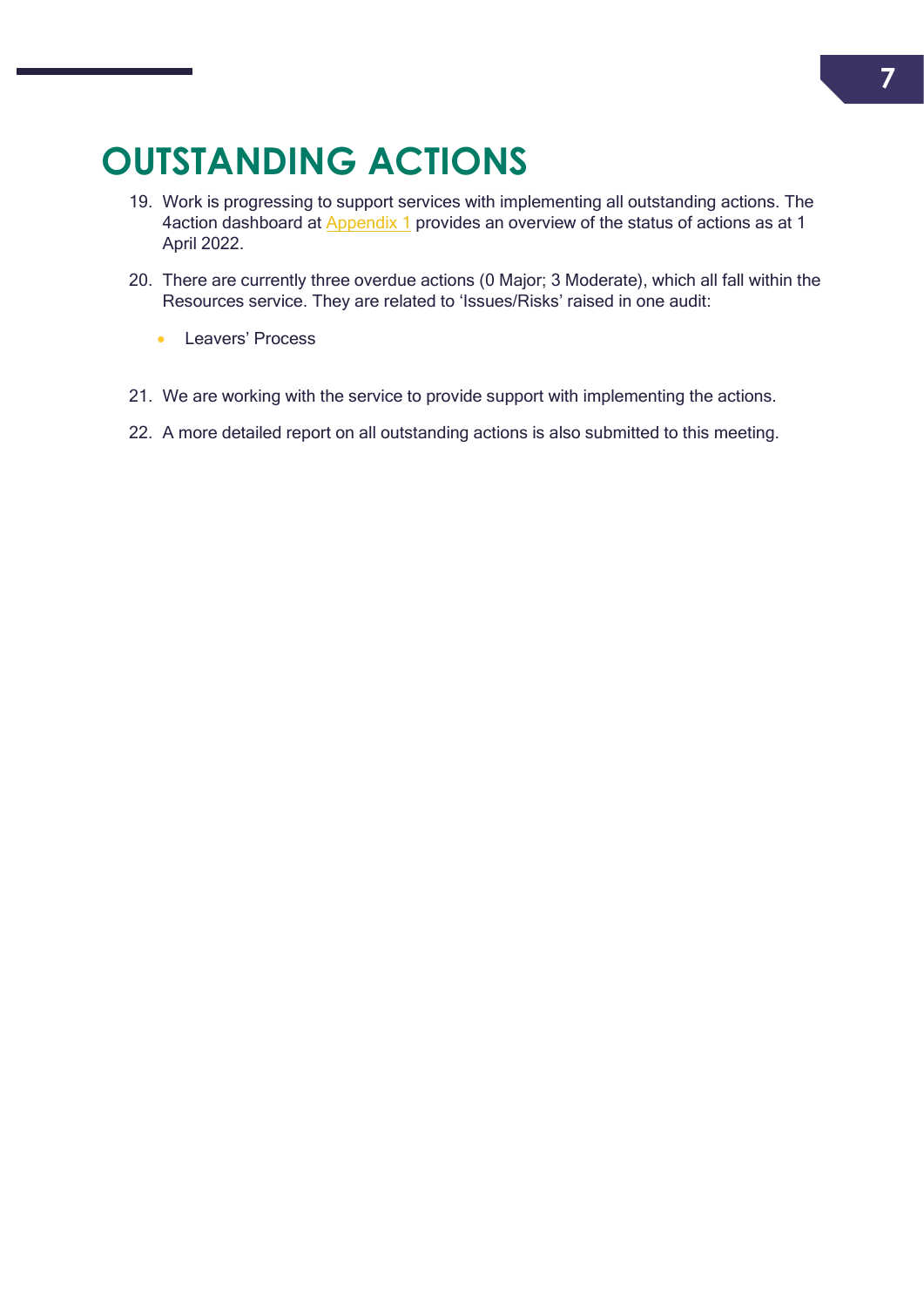### <span id="page-8-0"></span>**PRIORITIES FOR 2022-23 AND BEYOND**

### <span id="page-8-1"></span>**Current Capacity**

23. Our new Senior Auditor, who commenced in post on 13 December 2021 has made great strides and is developing quickly. This means that the team is almost up to full strength, with only half a full time equivalent post remaining vacant, due to flexible working. However, one member of the team continues to be absent long-term.

#### <span id="page-8-2"></span>**Short/Medium Term Priorities**

- 24. In January 2022, the SLT significantly reviewed the now 'Strategic' Risk Register. Our immediate priority is to review the 'red' and 'amber' residual risks we have not yet reviewed, or not reviewed in the last two years, whilst remaining agile to respond to requests for assistance and assurance from services, and reacting to investigations.
- 25. The Head of Audit and Risk is currently developing the Annual Internal Audit Strategy for 2022-23 in conjunction with SLT and heads of services and will submit it to the Governance and Audit Committee at its meeting in June 2022 for consideration by the new committee.
- 26. We will continue to actively promote and monitor the addressing of outstanding internal audit issues/risks.
- 27. We will provide input to the induction programme for the new elected and lay members, following the elections in May 2022.

#### <span id="page-8-3"></span>**Longer Term Priorities**

- The delivery of the Counter Fraud, Bribery and Corruption Strategy 2021-24, including continuing to address the Audit Wales recommendations included in its report 'Raising Our Game – Tackling Fraud in Wales'.
- Work with colleagues in the Performance Team to improve assurance mapping across the Council and contribute to the development of the Performance Review Group.
- Prepare for the External Quality Assessment (EQA) due in June 2022.